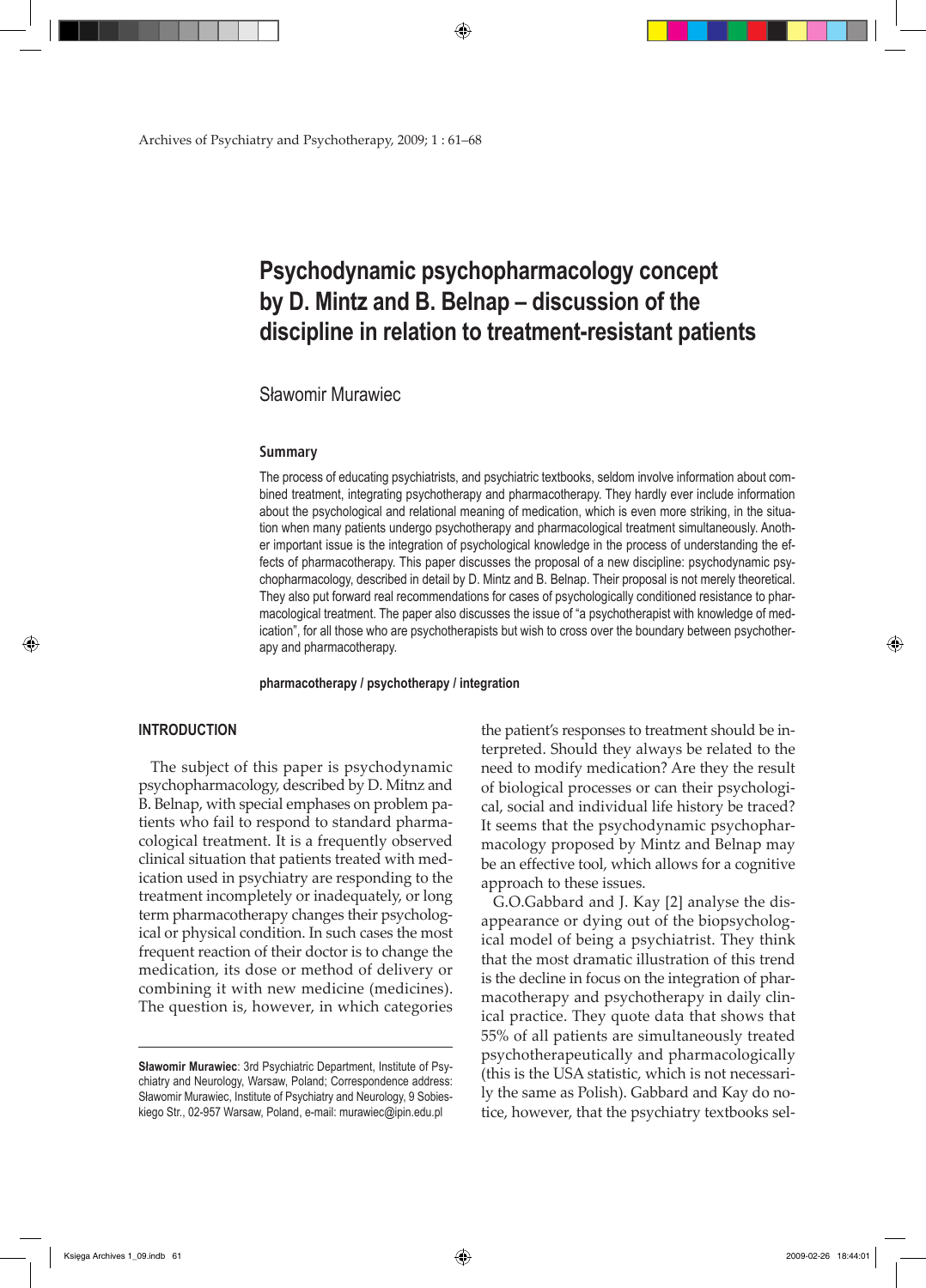dom include chapters on combined treatment with the two methods, which obviously does not mean that there is no literature on the subject. One of the authors with significant work in this field is Gabbard [3, 4]. Moreover, in the education process pharmacotherapy and psychosocial psychiatry are separate subjects of study. The authors quoted here [2] ask how the two areas of study can be integrated if they are taught as two entirely separate treatment modalities.

They point to fact that until the 1970s, the two treatment methods i.e. psychotherapy and pharmacotherapy were still regarded to be mutually exclusive (in Poland, this opinion can be heard even today, even though fortunately less and less frequently). More contemporary research reveals that treatment with both methods simultaneously is most effective. For example in schizophrenia, the use of family therapy, based on psychoeducation and antipsychotic treatment, definitely reduces the recurrence of the illness, as compared with the separate use of the two methods [2].

Gabbard and Kay also discuss another fundamental issue, which happens to be the subject of many controversies, namely should the two types of treatment be administered by two different people? They think that such a distinction promotes Cartesian dualism, and introduces arbitrary division of the patient into the "mind", treated by psychotherapy and the "brain", treated by psychiatry. Whereas when both methods of treatment are administered by one person, they add to the acceptance of the integration of the mind and the brain by the psychiatrist and the patient alike. This treatment model, in which one psychiatrist applies both modalities, requires that he or she can think about his or her patient in terms of brain disorder (from the objective point of view) and empathy, directed at the suffering human being. This two-track approach (bimodal relatedness) is often compared to the way physicists think when they have to consider one phenomenon in terms of both waves and particles. [2, 5]

#### **PSYCHODYNAMIC PSYCHOPHARMACOLOGY.**

David Mintz and Barri Belnap [1] propose the use of psychodynamic psychopharmacology, a discipline that admits the significance of and moves towards the basic role of meanings and interpersonal factors in pharmacological treatment. It is not in conflict with traditional objective and descriptive pharmacology, but is, rather, aimed at filling in the biological frames of pharmacology with psychodynamic elements, and their mutual complementarity. This leads to a fuller understanding of patients and results in more effective treatment.

The traditional approach of identifying symptoms and diagnosing illness is based on the search for similarities between different patients. This type of approach is accompanied by the foundations of rational psychopharmacology, and is in itself based on well-established evidence-based information. This creates opportunities for formulating essential instructions and recommendations for choosing an optimal treatment, which increases the likelihood of positive therapeutic outcomes. In a complementary way, psychodynamic pharmacotherapy takes into account all that is individual and unique in a patient. This approach can be of particular value in cases where patients are treatment resistant. With such patients, it is useful to consider what makes them and their response to medication different to other, regular cases. This consideration may be based on the patient's individual life history, patterns that occur throughout the patient's life, current developmental needs and the patient's subjectivity. In this way, instead of giving guidance on *what* to prescribe, psychodynamic pharmacotherapy produces information on *how* to prescribe, to enhance treatment outcomes. These issues were also raised in some Polish sources [6].

According to Mintz and Belnap there are certain fundamental positions in psychodynamic pharmacology that allow for avoiding the risk of a situation which could contribute to a patient's resistance to medication. These are:

– thinking in terms of both the mind and the brain; the "scientific" way of thinking about treatment is concrete, stripped of subjectivity but it exclusively fosters biological factors. Mintz and Belnap ask the following question: when a patient returns a few weeks after he or she has been prescribed medication, and reports an improved mood, how often do psychiatrists ask themselves whether it is the

Archives of Psychiatry and Psychotherapy, 2009; 1 : 61–68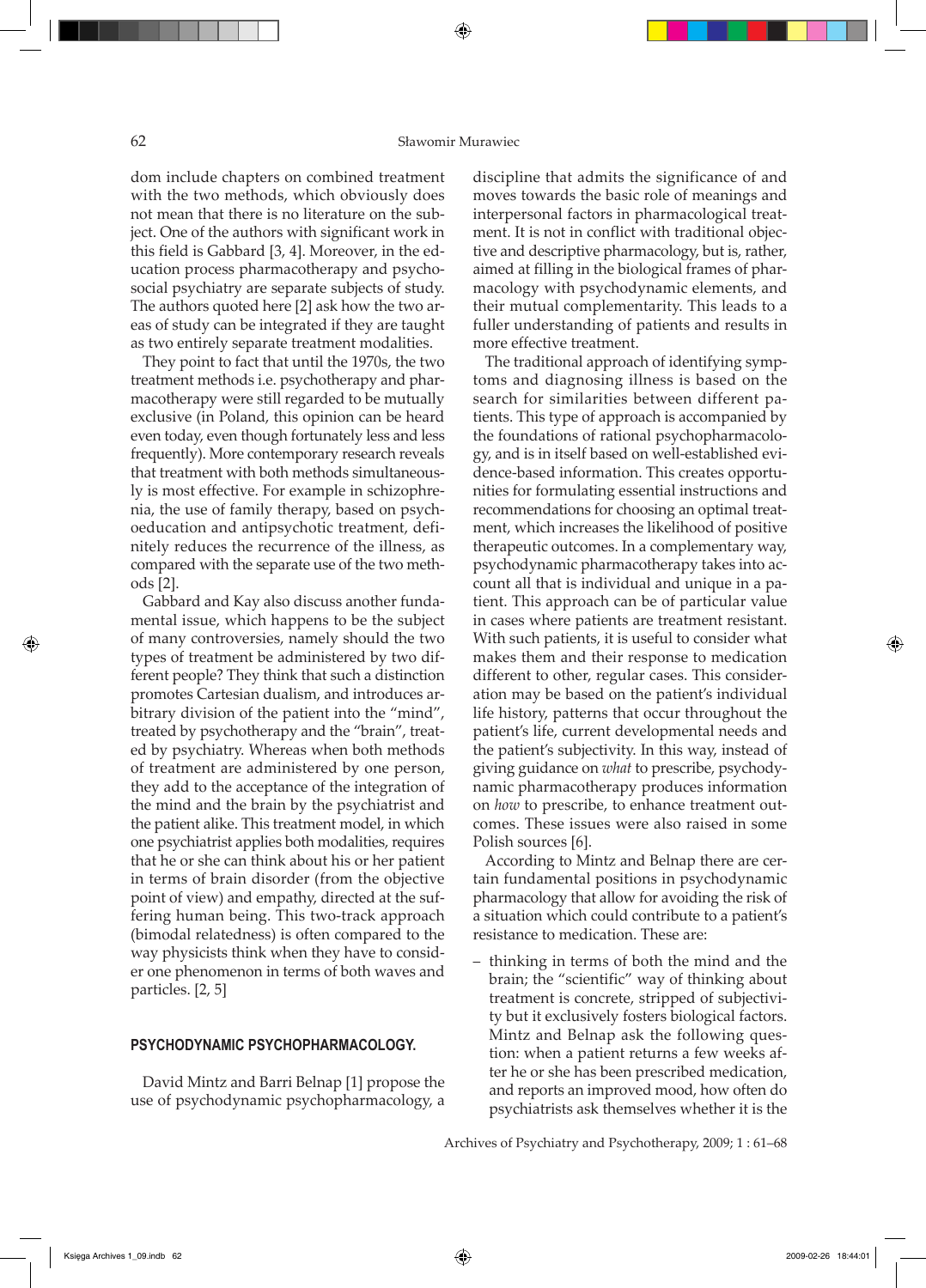medication that is behind the improvement? Ultimately, we do not know whether it is the medication or the meaning it carries that has in such a situation improved the patient's condition.

- the significance of learning through experience; medication can support treatment through supporting the learning process; patients with depression or schizophrenia, who are treated pharmacologically, can learn better during psychotherapy. Mintz and Belnap think it is the capacity for learning, and not the elimination of symptoms, that may come first in psychodynamic pharmacotherapy.
- paying attention to the patient's authority; in traditional pharmacotherapy there is a tendency to see a patient as a victim of genes or of "chemical imbalance in the brain". In psychodynamic pharmacology a patient who may be struggling against quite substantial biological deficits is perceived in the context of his or her subjectivity, which remains in interaction with the biological background. A patient is also perceived as having internal resources which might be activated for the improvement of health. A patient is not a passive "battleground" between a doctor and the illness but an ally and adversary in the battle. In this viewpoint the formula of the doctor-patient therapeutic alliance and the aims of treatment have to be mutually agreed.

According to Mintz and Belnap, generally accepted therapeutic treatment algorithms concentrate, above all, on the right choice of medication, its dose, the duration of treatment and correct diagnosis. Resistance to medications is sometimes explained, for example, in terms of personality disorders, as it has been confirmed that personality disorders may reduce a patient's response to medication. It is not clear, however, in what way personality disorders contribute to the fact that an antidepressant or any other medicine may prove ineffective. The algorithms created for the needs of treatment in cases of medication resistance disorders bear no relation to the fact that the problem of medication resistance may be conditioned by non-biological factors. They fail to contain information on the possibility that such resistance may be the consequence of the patient's attitude to the experienced symptoms or the patient's relation to the medicine.

Archives of Psychiatry and Psychotherapy, 2009; 1 : 61–68

They do not refer to the fact that medication resistance may happen in cases of patients with personality disorders, whose relationships with external objects are distorted; the relation which may be reflected in their distorted response to medication. According to Mintz and Belnap, the meaning that medicine carries for a patient may deeply influence the effects of the treatment with that specific medicine.

Mintz and Belnap quote numerous evidence in support of their theses:

- metaanalysis of research into the effectiveness of antidepressants indicates that although the treatment with antidepressants is effective, the placebo effect accounts for between 76 to 81% of the total treatment effectiveness.
- according to Beitman's (1994) research on the treatment of anxiety, the most important predictor of the treatment effectiveness was the patient's "readiness to change". The patients who received the placebo and not the active medicine (beznodiazepine), but who had greater motivation to change, had greater reduction in anxiety than those who received the active medication.
- the research on the significance of the therapeutic doctor-patient alliance, carried out by Krupnick et al. (1996), found that the relationship between the patient and the doctor is more significant than the medication itself. Patients who work well with the doctor achieved better results than patients whose relationship with the doctor was poor; even though it was the second group that received an active medication. Greater improvement occurred when the active substance was given at a time of strong therapeutic alliance.

# **PSYCHODYNAMICALLY CONdITIONED TRATMENT RESISTANCE**

Mintz and Belnap [1] divide medication resistance into two categories, i.e. treatment resistance *to* medication and treatment resistance *from* medication.

They think that in patients who do not respond to pharmacological treatment certain conscious or unconscious factors interfere with the expected effects of treatment. This type of situation is often related to the lack of cooperation in treat-

⊕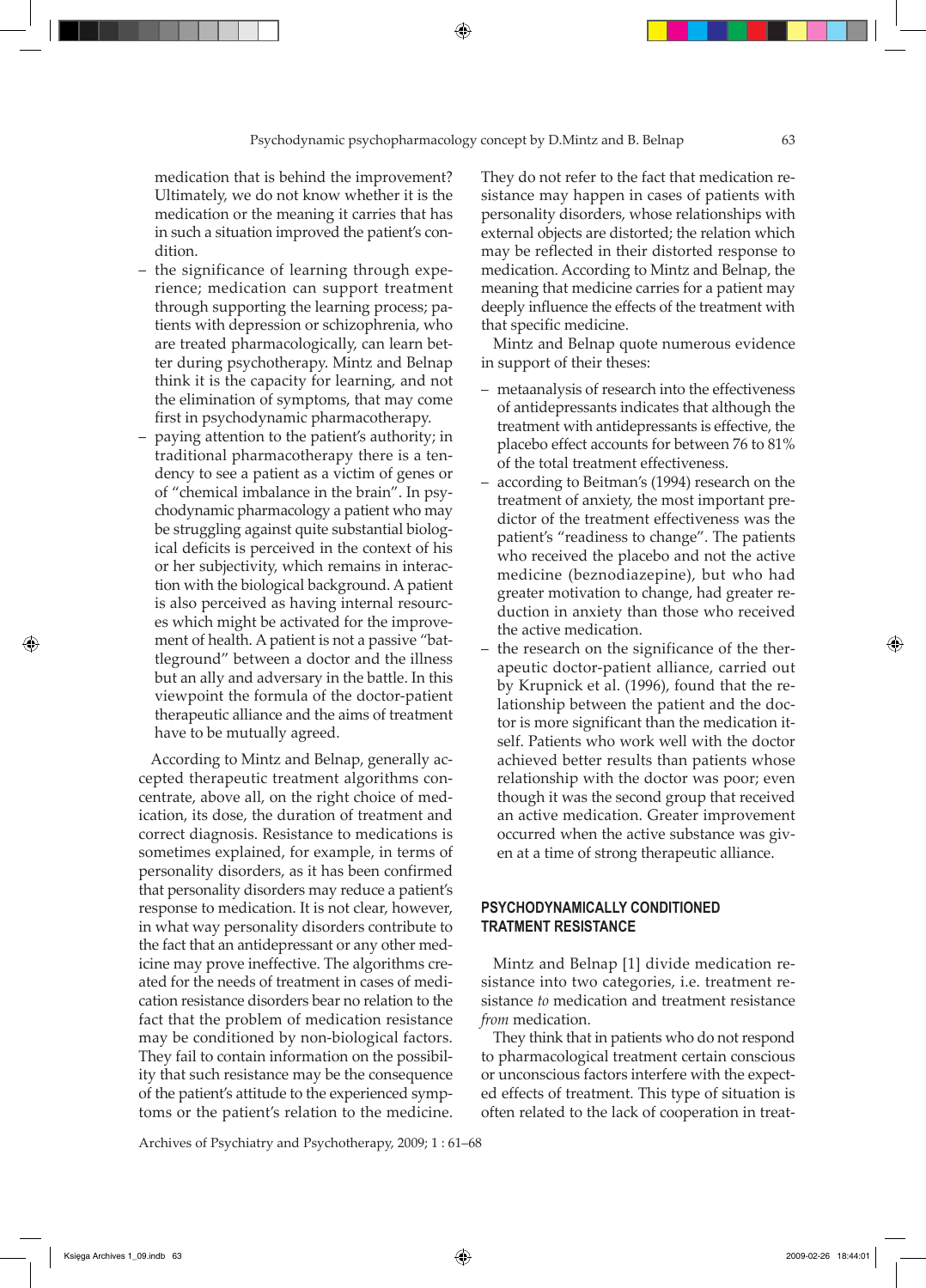#### 64 Sławomir Murawiec

ment. Another group of patients in this category are those who show a strong psychological or physical response to medication. It is experienced and perceived as the appearance of new symptoms, or a worsening of the existing ones, and also as the appearance of the undesirable impact of treatment.

Psychoanalytical knowledge of unconscious motivation points to the fact that patients may often be ambivalent about relinquishing their symptoms, meaning that they may be unprepared for psychological change. For example, as when symptoms are the source of painful experience but they also help to solve or deter the solution of other important problems.

Patients may resist relinquishing symptoms when those symptoms are needed for communications. For example they may express a desperate need for being cared for, which a patient cannot admit consciously. Another situation where the medication may prove ineffective is the configuration in which its effects may undermine important defence mechanisms.

Mintz and Belnap quote the clinical case of a female schizophrenic patient resistant to medication. The patient was for some time able to take care of her son with her parents' help. Sadly, her son died of cancer, following which the patient could only tolerate antipsychotics that were ineffective. When the option of switching her medication into something stronger and more effective was discussed, the patient started expressing strong fears of depression and suicide. The fact that she heard the voice of her dead son and suffered from the delusional conviction that she could reverse his death sustained the illusion that the child was alive. If she stopped being psychotic she would have to be confronted with her loss. She was afraid then that the grief would kill her. She resisted effective treatment because the improved reality testing would mean for her the rejection of psychotic efforts to maintain the feeling that the child was alive and present, which would result in depression and possibly a suicide attempt.

Patients characterized by the presence of disordered object relations may introduce these problems into the psychopharmacotherapeutic relationship. If a person has essentially positive relations with external objects, taking a medicine may stimulate these positive representations, such as oral gratification. In the case of patients predisposed to it, taking medicine may also stimulate essentially negative representations, such as suffering rejection, poisoning, sexual intrusion or other forms of physical or psychological control.

Ciechanowski et al. [7] have published an interesting piece of research illustrating this phenomenon. They applied attachment theory to cooperation problems in the treatment of diabetic patients. It turned out that the style of forming attachment in childhood translated into the relation with the person in charge of treatment, and consequently into the level of glycosylated hemoglobin in diabetic patients.

What can be misleading is that on the surface a patient asks for help. Patients of this type have difficulties with trustful submission to treatment proposed by their doctor, because they subjectively experience treatment as harmful or likely to produce suffering. These kinds of patients question the motives of their doctor, express fears of losing control, are very interested in side effects and scrupulously negotiate the dose and the timing of medication. This indicates that the representations brought by them to the relationship with their doctor are of a negative character.

In some cases, patients try to take control of the treatment by controlling the doctor. They may give false information, inform the doctor about their symptoms in an incomplete or distorted way and show urgent displays of affect. All these actions are designed to coerce the doctor into prescribing the medication in a way that, according to the patient, is under her or his control and not the doctor's.

Patients may take medication in other dosages than those recommended (too high or too low) or change the way they should be taking their medication. This gives them the feeling of control over the treatment.

Another phenomenon that may be at work here is the nocebo effect, which is the inverse of the placebo effect, i.e. the expectation that the medication will cause damage translates into actual damage, such as the appearance of new psychological or somatic symptoms. The "nocebo patients" are known for notoriously interrupting their treatment due to intolerable side effects, or the therapeutic effect may be impossible to

Archives of Psychiatry and Psychotherapy, 2009; 1 : 61–68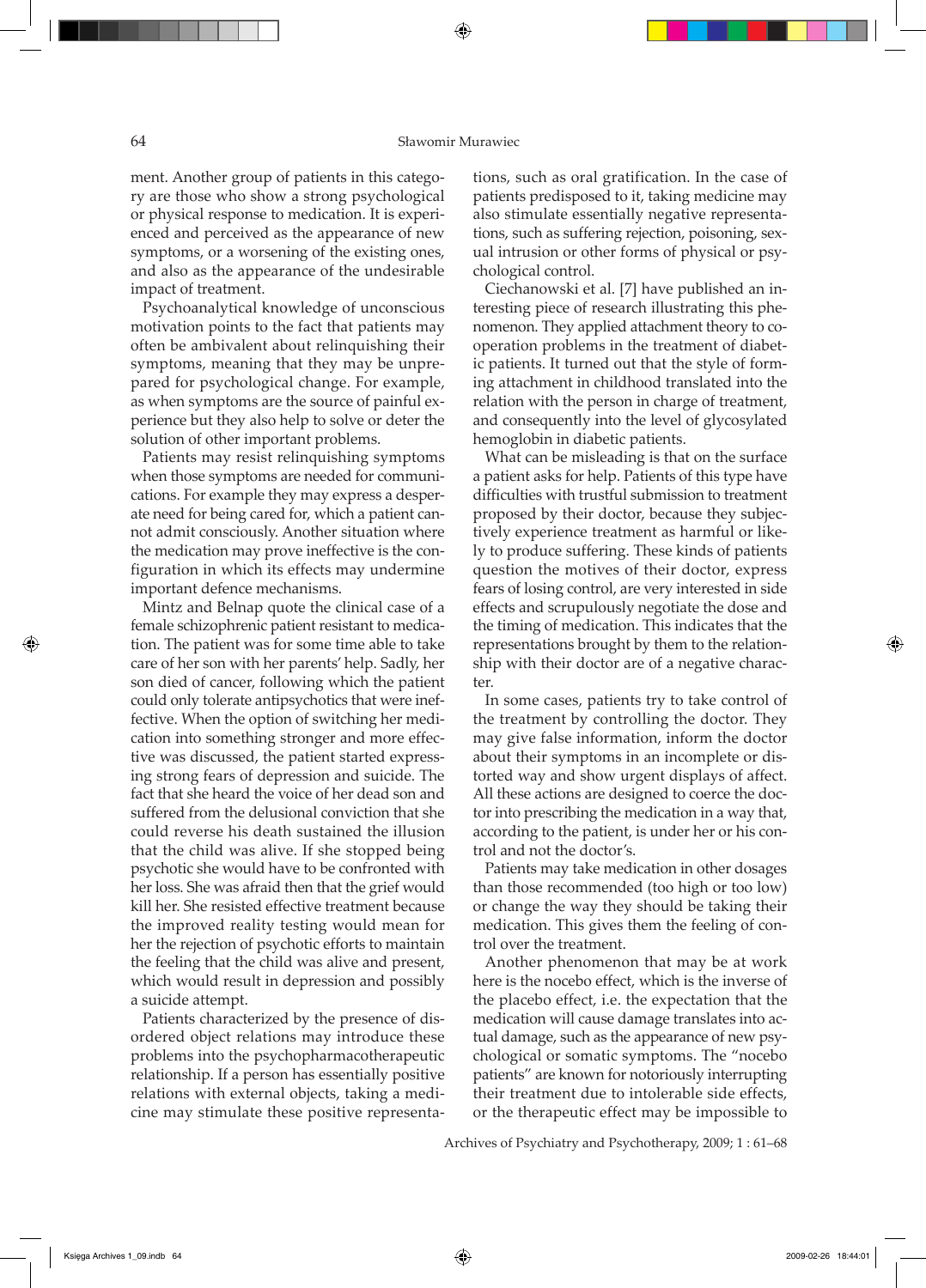achieve due to the insufficient dose of medication imposed by low tolerance to side effects.

The next type of treatment resistance, distinguished by Mintz and Belnap, is treatment resistance *from* medication. It appears in the relationship with the medication whose impact is neither feared nor resisted by the patient. Such patients usually ask for the medication and feel its impact as beneficial and effective. The doctor may then observe that the symptoms reported by the patient are reduced but the patient's overall condition does not improve. In such cases resistance to treatment may originate in the medication itself or certain meanings ascribed to the medication. An example of this may be a recurrent slight overdose of the medication or taking it only sporadically. In such cases, the potentially therapeutic effect of the medication is reversed and becomes non-therapeutic or anti-therapeutic. For example a patient suffering from anxiety, who does not trust himself or his own capacities to undertake decisions, may postpone taking any developmental steps until the medication solves all his problems. Such a patient usually regresses and puts his autonomy entirely in the hands of his doctor, whom he considers to have the capacities and potential for controlling the patient's feelings.

In such a situation any challenges seem to enhance the feeling of the lack of competence and a rather nasty counteraction enters the stage: the patient looses his sources of support and concentrates on the illness and the treatment, which is a mere substitute for any attempt to work through and solve the problems.

Another example is using medication in order to defer reaching the stage of insights and potential change. It has, for example, been confirmed that people who feel guilty because of their sexuality are more disinhibited after they take a placebo than the patients who have no such problems. In this way, the treatment can allow the patient to deny parts of his or her own psyche as belonging to him- or herself as he or she will defensively blame the medication. So in the patient's subjective evaluation certain behaviour appears "because of the treatment", having nothing to do with him- or herself.

If a patient's defence mechanisms are based on splitting and projective defences, the patient may locate his or her "badness" in an external

Archives of Psychiatry and Psychotherapy, 2009; 1 : 61–68

object. If he or she undertakes the treatment then there is an open or hidden diagnosis of "something is wrong with me". In this way a dysfunctional behaviour can be ascribed to an illness (according to the formula "it's not me it's the illness"). "Badness" is then placed by the patient in "being ill", which allows for the feeling of his or her identity to focus on good parts of himself only. Such a turn of events may bring relief both to the patient and the doctor, but new problems are likely arise after some time. The way the patient functions may deteriorate as he or she is no longer responsible for his or her destructive behaviour. In effect, the patient's social problems may intensify; he or she may feel a stranger to his or her own behaviour and feelings, and finally show resistance to treatment.

Another example is patients who, in their own psyche, substitute relationships with people by medication, as part of their defence mechanism. Such people, who cannot rely on satisfactory relationships with others, may turn to the relationship with their medication to avoid the frustration of looking for relationships with other people. These patients may have an unconscious motivation to remain ill and resist the inclusion of more adequate methods of therapy.

More work about medication as an object of a relation (like another person) has been published by A. Tutter [8]. Tutter thinks that some people experience and treat medication as persons or as objects. The treatment is then experienced as having certain intentionality and actions that cross over the boundaries of being static, and instead belong to the dynamic world of object relations. There are many ways in which the object relation with medication is established. These relations can change, transform and evolve. According to Tutter, medications can be subjective and experienced by the patient as persons. They may, in other words, be used as objects or contain the representations of an object. Tutter points out that she uses the word "object" in the psychoanalytical sense, as referring to a person, usually another person or subject, but also meaning self, other disassociated fragments of self, or partial objects. In this way of understanding the world, Tutter says that sometimes the persons undergoing treatment have thoughts and feelings and also undertake actions in relation to their medication as if med-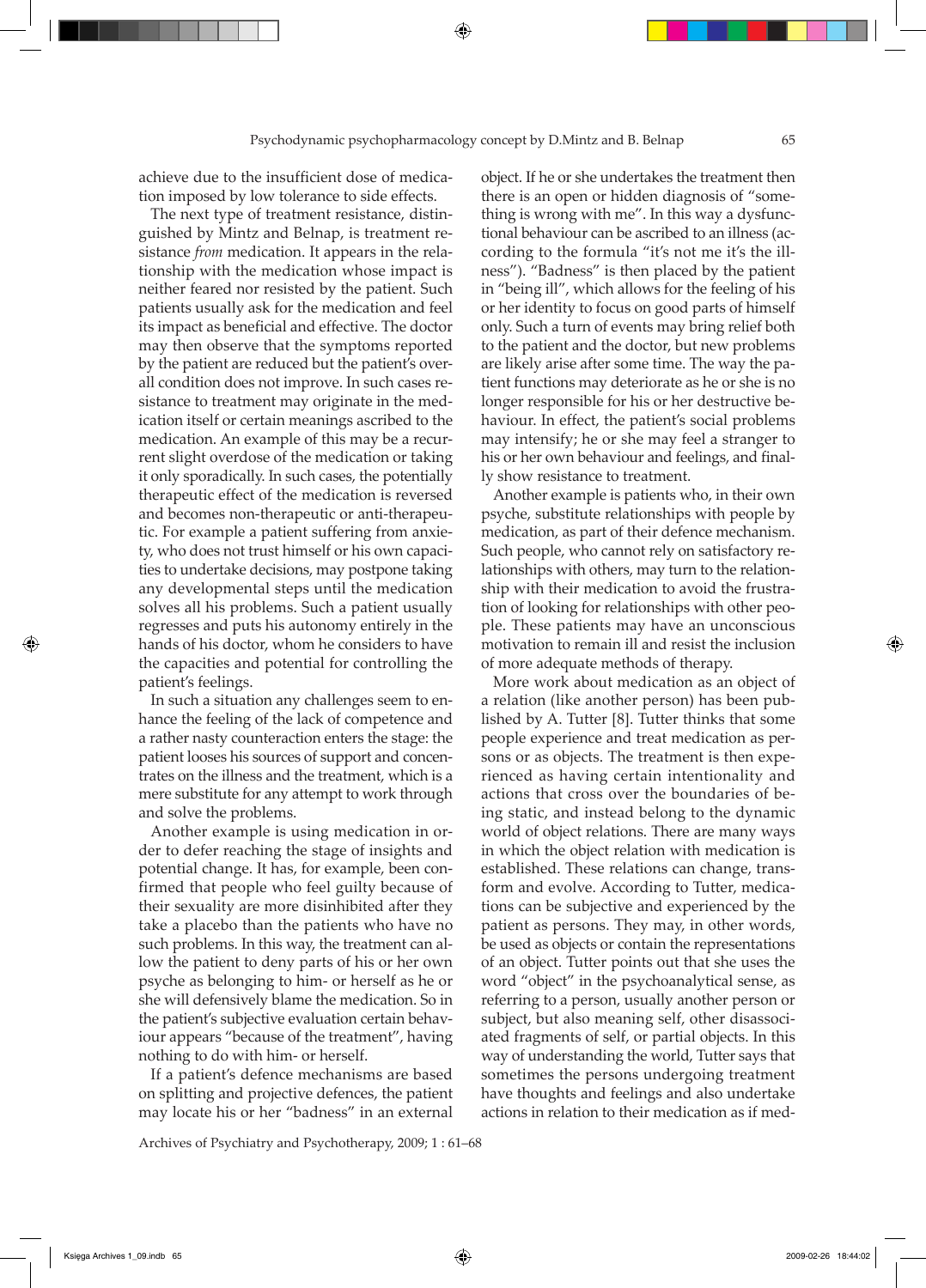icines were persons, aspects of persons or parts of persons. These references to medication are of a specific character, as if medication has properties, character and functions but is also assigned roles that the patient can refer to meaningfully and dynamically. It is to a certain kind of personification of medication that Tutter links the symbolic meaning of medication. A specific meaning of the relation with medication of a schizophrenic female patient has been also described in Polish sources [9].

In all these situations described above the treatment is effective and the patient sees it as beneficial and takes it willingly. The patient's condition, however, either does not change or it deteriorates.

These phenomena have been described in a lot of interesting detail by the first analysts to conduct clinical research into new medication at the beginning of the 1960's. [10]. They noted, for example, that in the clinical test on a new medication, the improvement of symptoms (decrease in anxiety) took place in the majority of tested patients but could not be considered to have therapeutic effect. They merely noted the effect of the impact of the medication as a situation, in which the pharmacological effect of the medication changed something in a patient's overall functioning, or the course of the illness changed from the one observed previously.

## **PHARMACOLOGICALLY INFORMED PSYCHOANALYST**

The issue of knowledge of medication regards not only medical professionals who could potentially get involved in the psychodynamic pharmacotherapy proposed by Mintz and Balnap [1]. Because an increasing proportion of patients take psychotropics these days, this knowledge is becoming more and more necessary for psychotherapists. This does not mean that what follows is that people without medical training should be prescribing pharmacological treatment, but that they should, as far as possible, acquire a solid knowledge of pharmacotherapy. The publications discussed below refer to psychoanalytical treatment, because they have been published by the authors of this clinical orientation, but their

remarks can be discussed in the broader context of psychotherapy as a whole.

What would be the aim of having knowledge of pharmacotherapy for professionals with a psychoanalytical orientation? The question, discussed in various sources is also answered in the work of Marcia Kaplan and Sergio Delgado [11]. They propose the introduction of a certain category of professionals i.e. "pharmacologically informed psychoanalysts". They think that this professional category may encourage a new generation of psychiatrists to undertake psychoanalytical training, and also produce advantages for patients, providing them with high quality psychiatric treatment. These professionals would be capable of learning how to use medication appropriately (avoiding simplifications and schematic procedures of treatment algorithms), just as they are able to learn about self-object transference or projective identification from clinical practice. Through acquiring knowledge of the integrative approach to diagnosis and treatment, such professionals would become an example to follow for psychiatry trainees, who perceive psychoanalysis as a phenomenon of marginal relevance.

Kaplan and Delgado notice that, in our time, the diagnostic approach in psychoanalysis and psychiatry is very different. Biological psychiatrists must obtain enough information to match their observations with the list of symptoms belonging to a given diagnostic category. This diagnostic information depends on the relationship with the patient. Psychoanalysts, on the other hand, in their diagnostic process, evaluate the way a person relates, his or her capacity for reflection, character structure, potential for tolerating transference and capacity for development of a therapeutic alliance. The aim of the integrative approach is not to exclude the diagnostic process but to extend and deepen the contact that can lead to an analysis. The use of medical classification categories and pharmacological treatment may or may not come up as a result from this process.

According to Kaplan and Delgado, psychoanalysts who wish to enter the territory of psychiatry have another goal to achieve. They have to find out how to maintain the psychoanalytic approach, while acquiring information leading to psychiatric diagnosis, and introducing psychiat-

Archives of Psychiatry and Psychotherapy, 2009; 1 : 61–68

⊕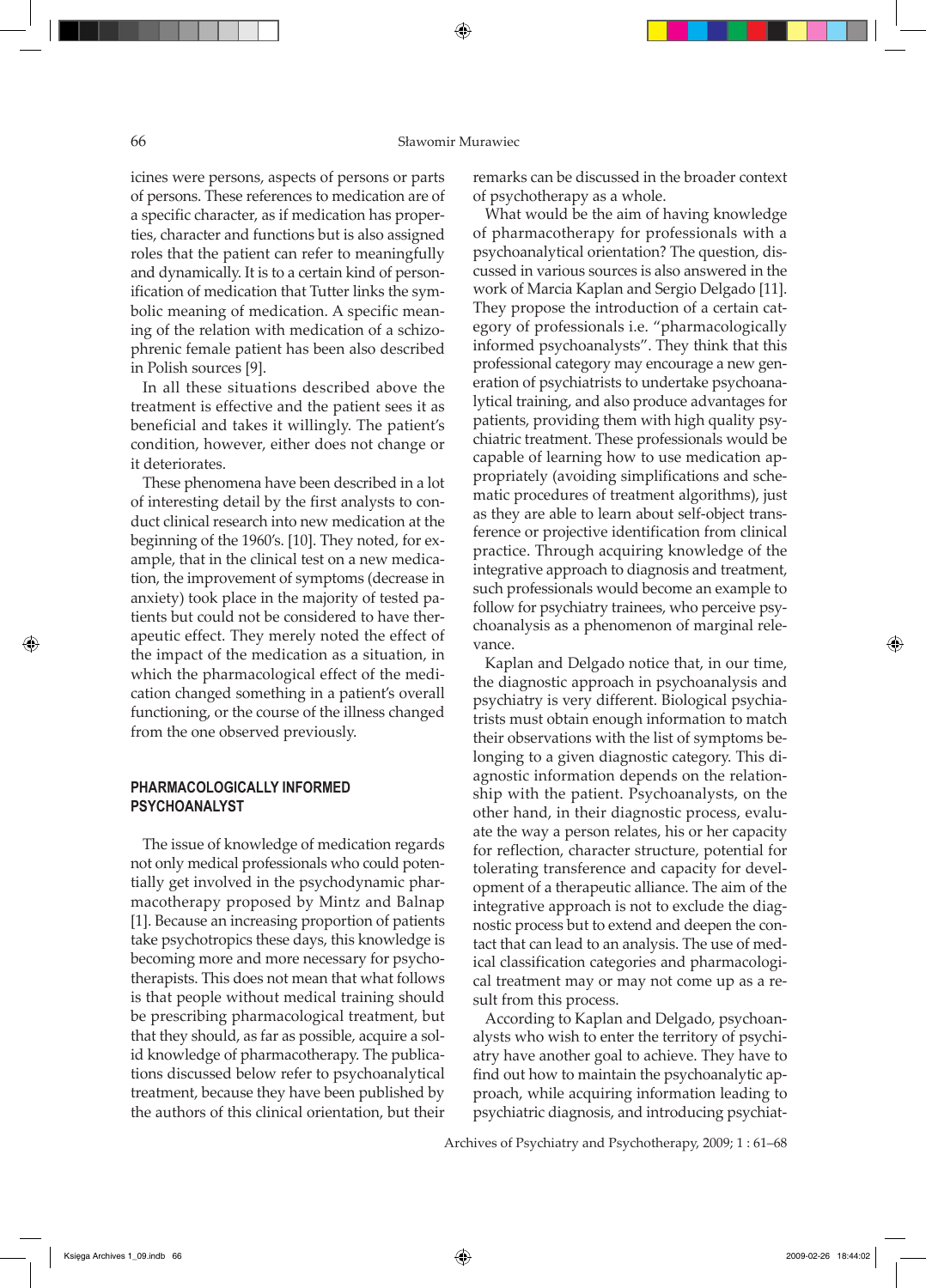ric treatments. How to conceptualize the meaning of symptoms? Do symptoms reflect brain pathology or psychic conflicts? Does one need to define mechanisms to include them in treatment? An analyst who wishes to consider both ways of looking at these issues would have to find his or her own method to produce a balance between empathetic listening and emotional closeness with a patient on the one hand, and an approach from a distance characteristic of treating symptoms as physical brain pathology. For a mature psychoanalyst, acquiring knowledge of medication is a cognitive task. This knowledge can be only added to one's knowledge base. It is a much more difficult task for a trainee to think analytically because most of the teaching done in psychiatry is distinctly under the influence of medical, behavioural and cognitive science [11]. It may often prove difficult to learn two languages, one of which describes the mind while the other refers to the brain, and "switch over" between the two areas of knowledge. For example, in the case of medically educated trainees there may be a tendency to avoid difficulties with transference and countertransference and "switch over" to the "medical approach" when these occur. In other cases there is a need to understand that sometimes the intensification of symptoms requires conversation rather than medication, whereas there are also cases when the conversation and medication have to be administered simultaneously.

The psychoanalysts' own identification as belonging to a professional group is often built on the basis of the model personalities of teachers and supervisors. Some of them never use medication and do not view pharmacological treatment as legitimate part of analytical practice, simply rejecting it. In such cases the trainees fail to learn how to use medication within the analytic setting, and how to balance and reconcile various ways of thinking in real clinical practice.

This type of practice is probably most challenging for psychoanalysts with a medical training. Whereas psychoanalysts with other than psychiatric backgrounds may have extensive knowledge of neurobiology and neuropsychoanalysis, the decision on including pharmacotherapy is made by those they refer their patients to. The cognitive effort to understand the neurobiologi-

Archives of Psychiatry and Psychotherapy, 2009; 1 : 61–68

cal and psychoanalytical basis of psychopathology are the same for both groups but it is the group of psychoanalysts with a medical background that have to face the challenge of applying both forms of treatment in their clinical work with individual patients.

This review of the literature on the subject shows that combining psychopharmacotherapy with psychodynamic knowledge is not an easy task. It requires not only cognitive learning of the principles governing both spheres of knowledge, but also integrating them into one's own ways of thinking, so that a certain balance is achieved in choosing the right intervention while listening to the patient. To be able to avoid changing medication or its dosage in cases, which simply require consultation, but also to avoid neglecting clinical situations in which an application or change of medication could bring the required results.

The issues raised by Gabbard and Key [2] are essential in this type of approach. Even in education, both areas of knowledge are treated as distinct and taught separately. Most often, there is simply no teaching about how to combine psychotherapy with pharmacotherapy or how to understand pharmacotherapy psychodynamically. Gabbard's [3,4] writing is amongst the important exceptions here. Other sources of knowledge on this subject matter are dispersed throughout the professional literature. Handbooks often fail to include chapters that treat this subject area on two levels, in order to make the trainees in psychiatry understand and apply the issues discussed above in their clinical practice. This is the case in spite of the fact that the number of medicated patients is on the increase and an increasing number of patients are in psychotherapy.

### **CONCLUSIONS**

- 1. There is a need to use psychodynamic knowledge in pharmacological treatment, in the group of patients showing treatment resistance;
- 2. There is a need to include psychodynamic, psychological and social aspects of all the areas essential for treatment effectiveness in the pharmacotherapy handbooks and other publications on the principles of pharmacotherapeutic treatment.

⊕